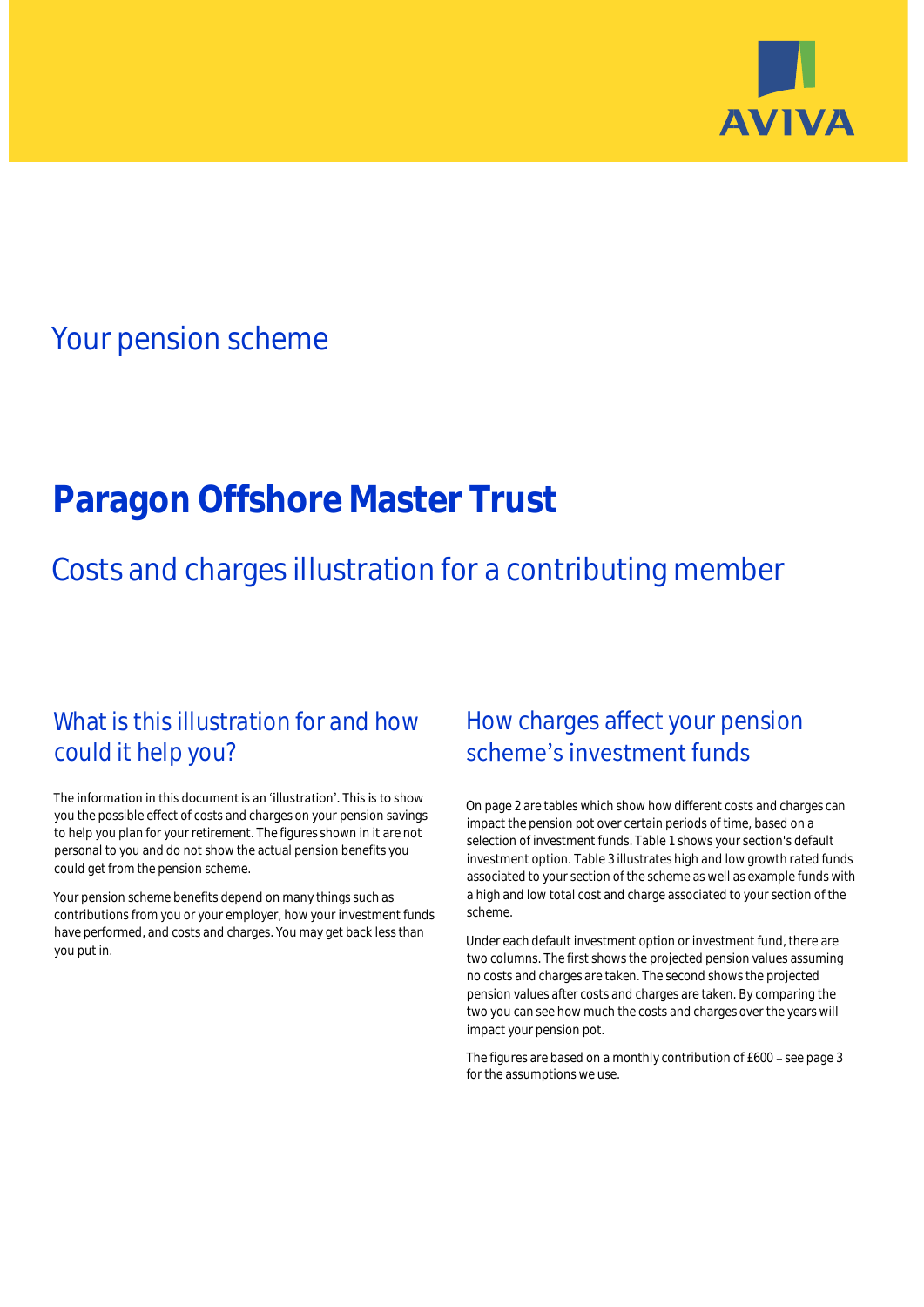### **Table 1**

| Illustration of effect of costs and charges on the Default Investment Option in |                                        |                                    |  |  |  |  |  |  |  |
|---------------------------------------------------------------------------------|----------------------------------------|------------------------------------|--|--|--|--|--|--|--|
| <b>Paragon Offshore Master Trust</b>                                            |                                        |                                    |  |  |  |  |  |  |  |
|                                                                                 | <b>My Future</b>                       |                                    |  |  |  |  |  |  |  |
|                                                                                 | Assumed growth rate 3.2% (p.a.)        |                                    |  |  |  |  |  |  |  |
|                                                                                 | Assumed costs and charges 0.52% (p.a.) |                                    |  |  |  |  |  |  |  |
| At end of year                                                                  | Projected value assuming no            | <b>Projected value after costs</b> |  |  |  |  |  |  |  |
|                                                                                 | costs and charges are taken            | and charges are taken              |  |  |  |  |  |  |  |
| $\mathbf{1}$                                                                    | £7,160                                 | £7,140                             |  |  |  |  |  |  |  |
| $\overline{2}$                                                                  | £14,400                                | £14,300                            |  |  |  |  |  |  |  |
| 3                                                                               | £21,700                                | £21,500                            |  |  |  |  |  |  |  |
| 4                                                                               | £29,100                                | £28,800                            |  |  |  |  |  |  |  |
| 5                                                                               | £36,600                                | £36,100                            |  |  |  |  |  |  |  |
| 10                                                                              | £75,200                                | £73,100                            |  |  |  |  |  |  |  |
| 15                                                                              | £116,000                               | £111,000                           |  |  |  |  |  |  |  |
| 20                                                                              | £159,000                               | £150,000                           |  |  |  |  |  |  |  |
| 25                                                                              | £204,000                               | £190,000                           |  |  |  |  |  |  |  |
| 30                                                                              | £252,000                               | £232,000                           |  |  |  |  |  |  |  |
| 35                                                                              | £302,000                               | £274,000                           |  |  |  |  |  |  |  |
| 40                                                                              | £352,000                               | £315,000                           |  |  |  |  |  |  |  |
| 45                                                                              | £397,000                               | £350,000                           |  |  |  |  |  |  |  |
| 50                                                                              | £434,000                               | £378,000                           |  |  |  |  |  |  |  |

### **Table 2**

| List of Funds included in the Default Investment Option |                       |                    |
|---------------------------------------------------------|-----------------------|--------------------|
| <b>Fund name</b>                                        | <b>Total Cost and</b> | <b>Growth Rate</b> |
|                                                         | Charge (p.a.)         | (p.a.)             |
| Av MyM My Future Growth                                 | 0.54%                 | 3.60%              |
| Av MyM My Future Consolidation                          | 0.49%                 | 2.40%              |
|                                                         |                       |                    |
|                                                         |                       |                    |
|                                                         |                       |                    |
|                                                         |                       |                    |
|                                                         |                       |                    |
|                                                         |                       |                    |
|                                                         |                       |                    |
|                                                         |                       |                    |

### **Aviva Life & Pensions UK Limited.**

Registered in England No. 3253947. Registered office: Aviva, Wellington Row, York, YO90 1WR. Authorised by the Prudential Regulation Authority and regulated by the Financial Conduct Authority and the Prudential Regulation Authority. Firm Reference Number 185896. **aviva.co.uk** TEMP GFI NG071309 09/2018